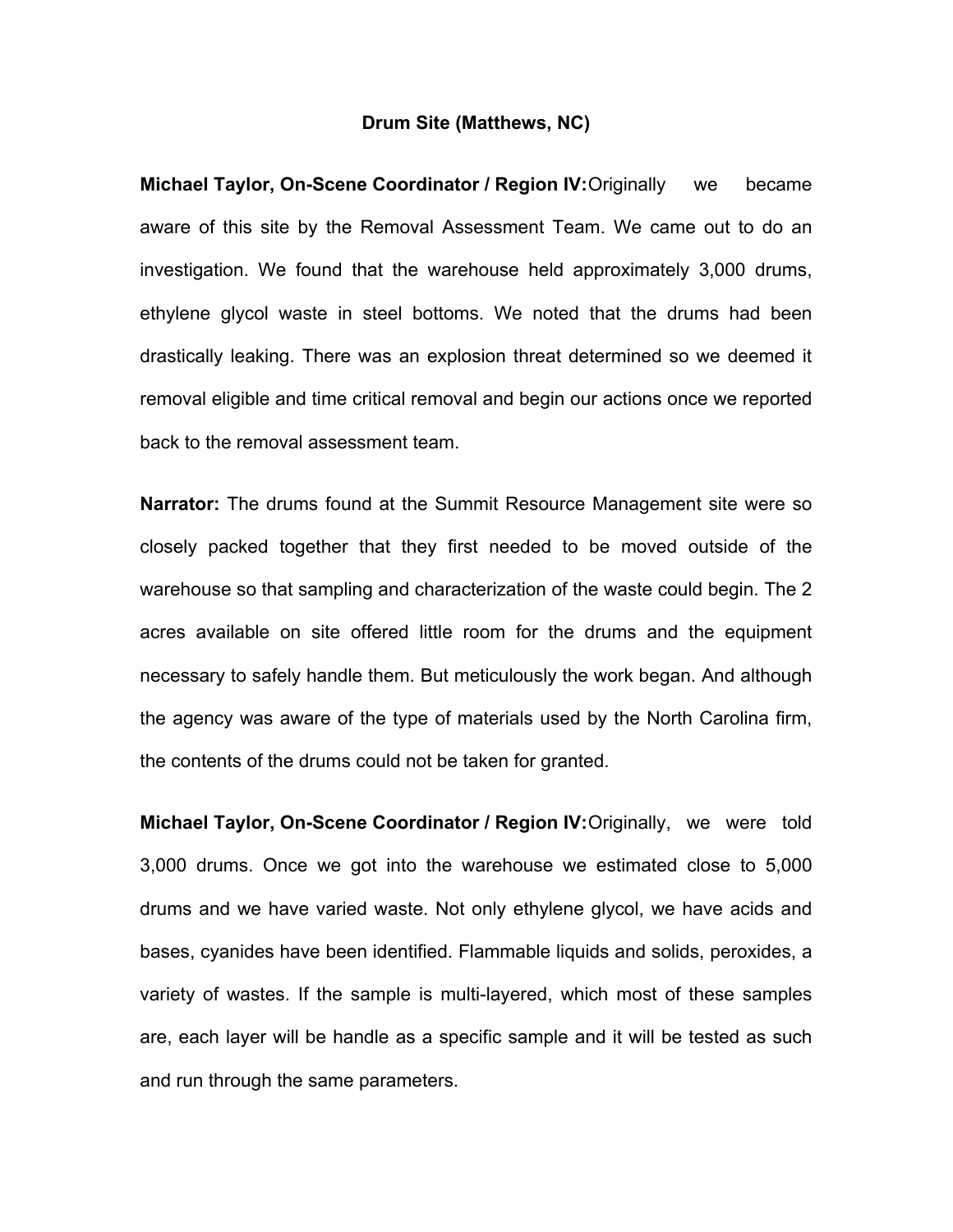**Narrator:** Each drum on site is marked with 2 adjacent squares. The square on the left indicates the drum's number, with the square with on the right designating the waste compatibility group. On a drum site of this scale, wastes, which are compatible and pose no problem when added together are combined or bulked so that they may be more effectively removed from the site. To group the drums in a timely manner a portable on site laboratory was brought in to identify and categorize each sample collected.

**Jim Wild, Chemist:** Processing some 100 samples per day, the purpose of this lab is to perform hazcat analysis on the samples coming in, performing such tests as pH, water solubility, water reactivity, screening for PCBs, glycol tests, oxidizer tests, cyanide tests, and the field services group uses this data to form compatibility groups with the drums on site. If the lab wasnít here the people here on site would have to send all these samples to an off site lab and it could take anywhere from 3 to 4 days for them to get their results back, whereas having the lab here, they can get their results back in a day.

**Narrator:** Like or compatible wastes are processed together. Those liquids and solids are carefully removed from each drum and are transferred to separate bulk chambers where they will be stored until such time as the waste can be transported off site for safe disposal. Field technicians are careful to check that each drum is properly identified and is electrically grounded before beginning any activity. An accident, which could result in a fire or explosion, could be catastrophic at a drum site, especially one this confined.